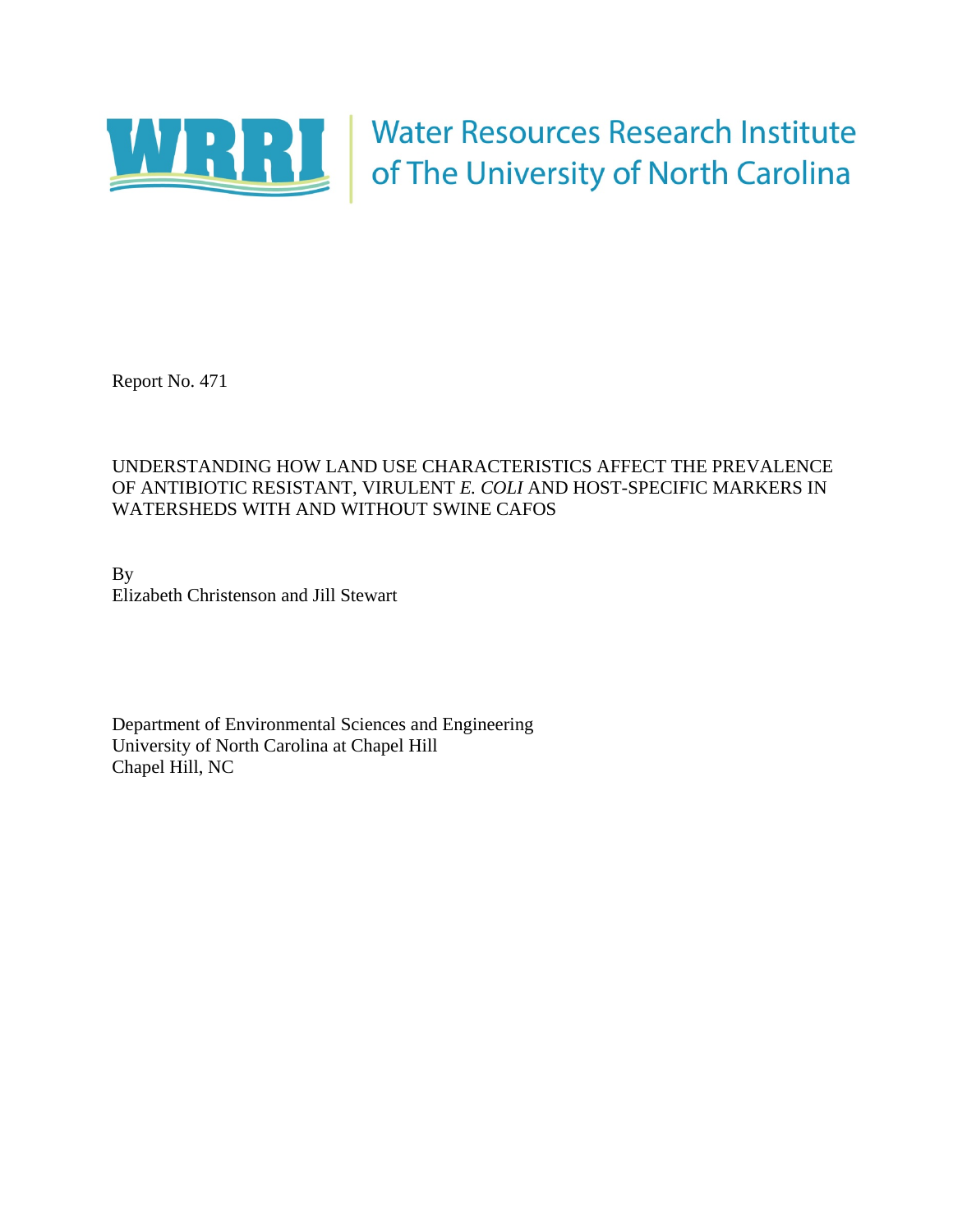#### UNC-WRRI-471

The research on which this report is based was supported by funds provided by the North Carolina General Assembly and/or the US Geological Survey and the National Oceanic and Atmospheric Administration through the NC Water Resources Research Institute and NC Sea Grant.

Contents of this publication do not necessarily reflect the views and policies of WRRI or Sea Grant, nor does mention of trade names or commercial products constitute their endorsement by the WRRI, Sea Grant, the State of North Carolina, the US Geological Survey or the National Oceanic and Atmospheric Administration.

This report fulfills the requirements for a project completion report of the Water Resources Research Institute of The University of North Carolina and NC Sea Grant. The authors are solely responsible for the content and completeness of the report.

> WRRI Project No. 16-14-W Sea Grant Project No. R/MG-1619 January 2018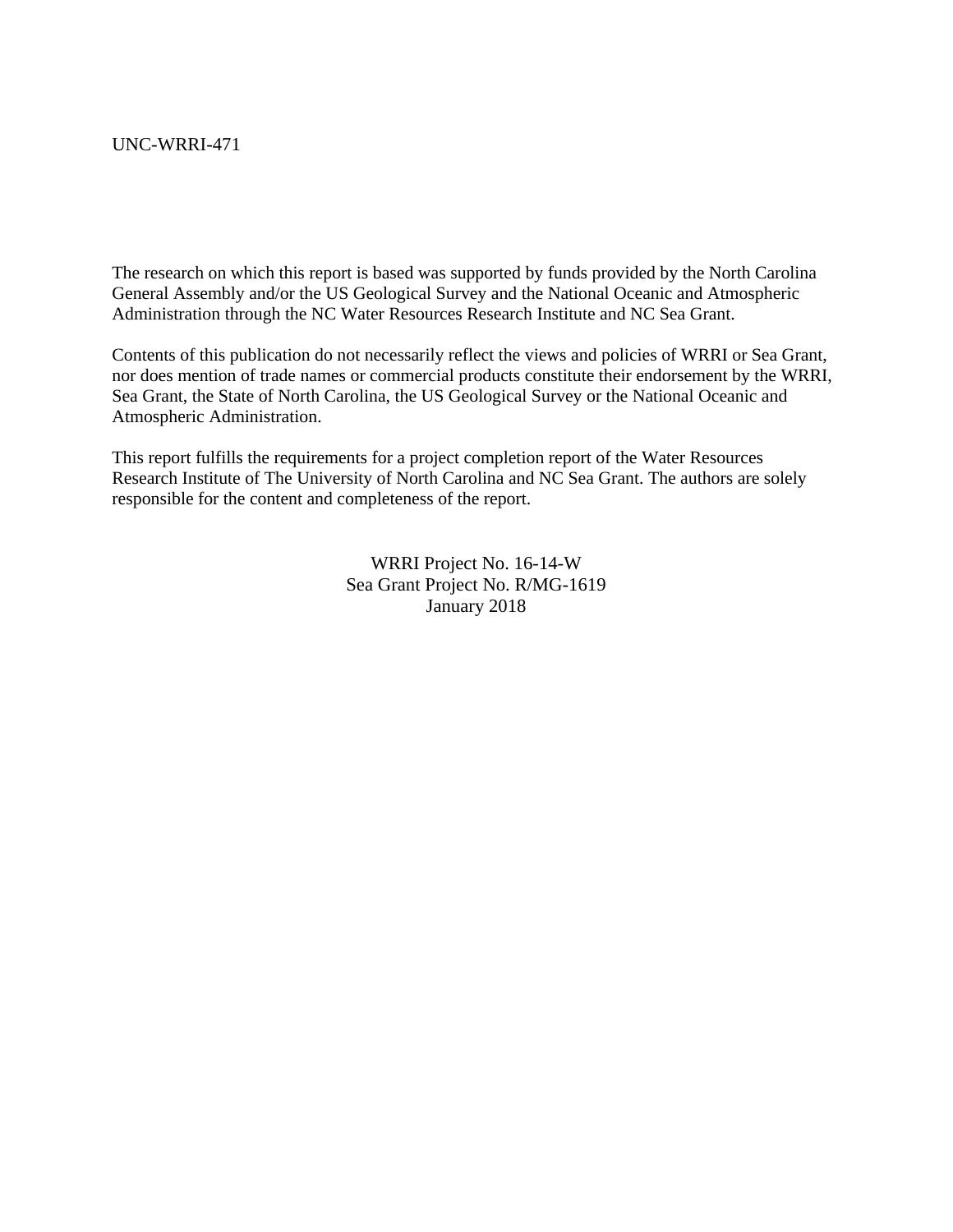### **Introduction**

The US Environmental Protection Agency (EPA) cites pathogens as the largest cause of surface water impairment, and EPA attributes the most probable source to agriculture from field runoff (*1*). In confined animal feeding operations (CAFOs) housing swine, large volumes of manure are typically stored in deep, open-air lagoons and subsequently sprayed onto sprayfields as fertilizer for crops. Without proper nutrient management and manure application procedures, nutrients and pathogens can leach into groundwater or be transported to surface water as runoff.

North Carolina (NC) is the second largest producer of swine in the United States (*2*) and CAFOs have been identified as a nonpoint source pollutant for nutrients in the surface water of our state (*3*, *4*). Nutrient management and responsible application of manure is necessary to prevent surface water runoff or groundwater infiltration (*2*). Previous work from the USGS (*5*) compared small NC watersheds with CAFOs and those without CAFOs and identified "measurable effects of CAFO waste manures on stream water quality" by measuring nutrient content and also found that some land use characteristics such as a higher density of wetlands had a protective effect against nutrient contamination. However, this study did not measure the effect of CAFO presence in the watershed on water quality with respect to pathogens, source of pathogens, or antimicrobial resistance.

Although NC Department of Environmental Quality (DEQ) regulates nutrients from CAFOs they do not regulate microbial transport. Chronic microbial contamination has been identified in southeastern NC related directly to swine CAFOs (*4*). Testing surface water for fecal indicator bacteria, such as *E. coli*, is commonly used as an indicator for fecal pollution and human pathogen exposure (*6*, *7*). Enterohemorrhagic *E. coli* (EHEC) are virulent strains of *E. coli* in humans with a low infectious dose that can cause severe gastrointestinal illness and has caused waterborne outbreaks (*2*). EHEC can originate in swine and one study found viable EHEC in surface water after a large swine manure spill (*8*). Additionally, a recently developed technique, microbial source tracking (MST), enables source identification of fecal contamination by targeting a gene "marker" specific to the host source (e.g. swine, chicken, or human). MST can help determine whether fecal contamination detected in water originated from swine or a different source (see, *e.g.*, (*9*–*11*)). Additionally, droplet digital polymerase chain reaction (ddPCR) can be used to quantify the MST markers rather than testing only their presence or absence. ddPCR is a novel technology that splits a sample into many droplets and identifies the presence or absence of the target gene in each droplet (*12*). The output is a proportion of positive target gene reads. ddPCR has fewer technical barriers than standard curve-based real time PCR (qPCR) for quantification, as it is not as easily affected by inhibition, making it especially useful for environmental samples (*12*, *13*). In NC, although swine-specific MST markers have been validated in swine manure (*14*), and although the transport of pathogens from swine CAFOs to surface water is documented, no studies have compared the presence of pathogenic *E. coli* and host-specific MST markers between watersheds with different land use relating to industrial swine production.

Finally, in addition to pathogen transport from livestock operations, antibiotic resistance can be passed to human pathogens (*15*) and so the transport of antibiotic resistant (ABR) bacteria from CAFOs is of concern (*16*). Current agricultural practices commonly administer antibiotics to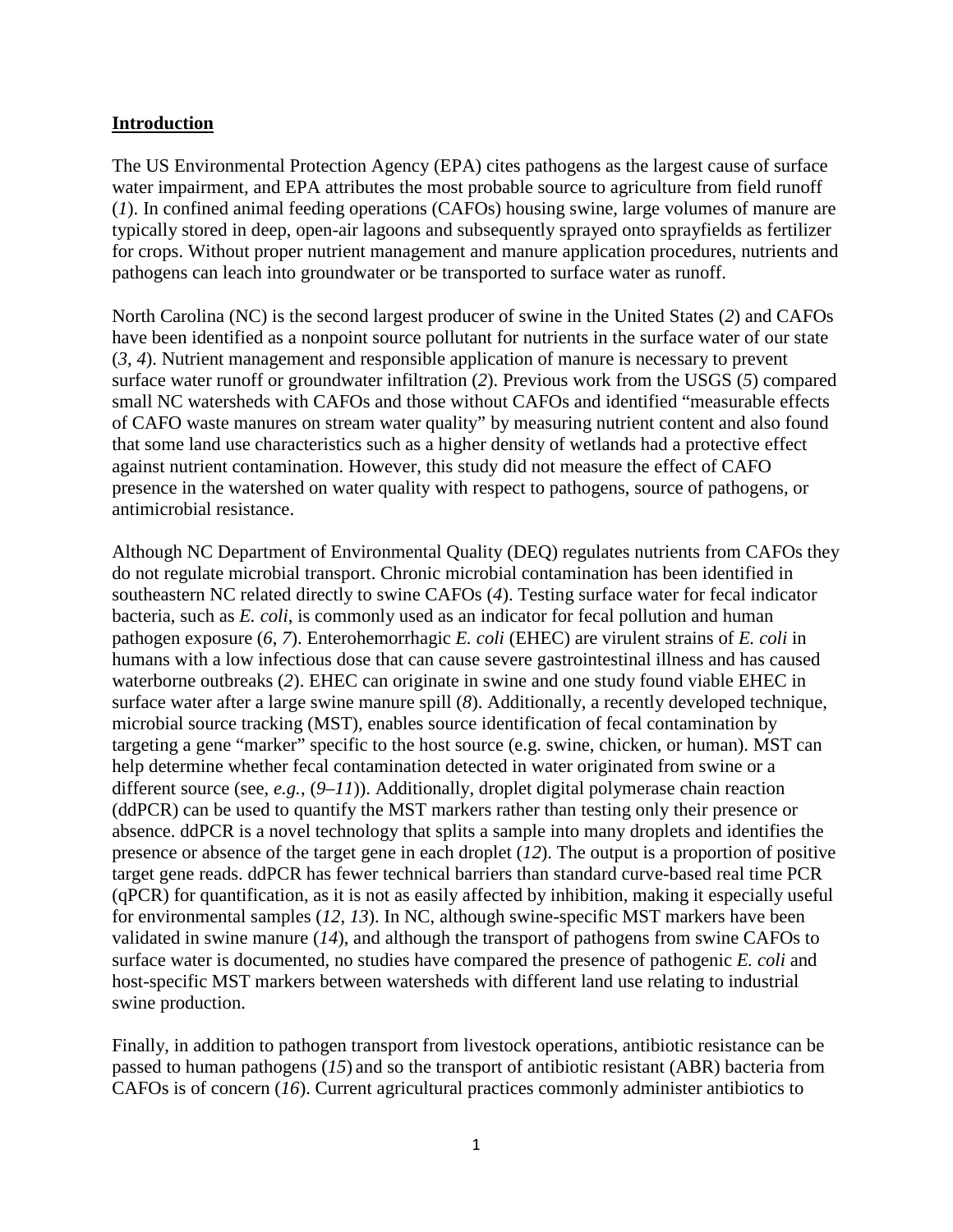livestock to treat and prevent disease, and an estimated 75% of antibiotics are not absorbed but pass directly into the waste (*16*).

This study systematically compares watersheds with different land use characteristics, primarily with respect to swine CAFOs, and their effect on microbial water quality. The hypothesis was that antibiotic resistant *E. coli*, virulent *E. coli*, and swine-specific MST markers would be higher in watersheds with swine CAFOs compared to similarly sized agricultural watersheds without any CAFOs. The specific research objectives of this project were to (1) quantify microbial pollution as defined by *E. coli* concentration*,* (2) determine antibiotic resistance of *E. coli,* (3) determine virulence of *E. coli*, and (4) quantify microbial source tracking (MST) indicators to identify sources of *E. coli* between watersheds with and without swine CAFOs in NC.

## **Methods**

Surface waters were collected and tested for selected microbial endpoints over the course of a year in watersheds with and without swine CAFOS. Sample selection was based on an earlier USGS study (*5*) that compared nutrient contamination at these same sites. In total, nine background sites and thirteen swine sites were sampled up to nine times between August 2016 and August 2017 for a total of 196 sampling events. Background sites were defined as having an upstream watershed land area that is primarily agricultural land and does not contain any type of CAFO or wastewater treatment plant. Swine sites were defined as having an upstream watershed land area that is primarily agricultural land and contains a swine CAFO barn and/or lagoon and/or sprayfield and does not have any other kind of CAFO or wastewater treatment plant. Approximately one liter of water was collected at each sampling site and sampling time and transferred on ice to the laboratory at the University of North Carolina at Chapel Hill. Samples were processed at the laboratory within 24 hours of sample collection.

#### *E. coli* culture and quantification

Standard membrane filtration methods were used to quantify concentrations of *E. coli* from each water sample collected (*17*). Briefly, 50mL, 25mL, 5mL, and 1mL volumes of water were filtered through four membranes and the membranes were aseptically placed on plates containing selective mTEC media. The plates are inverted and incubated at  $37^{\circ}$ C for 2 hr followed by 44  $^{\circ}$ C for 22 hr (+/- 2 hr) then colonies with morphological characteristics of *E. coli* were summed and used to calculate concentrations of colony forming units (CFUs) per 100mL. CFU was determined by averaging the CFU among countable dilutions. Up to five *E. coli* colonies per sample were then isolated, purified, confirmed through biochemical testing including indole production, and archived for further analysis.

## Antimicrobial resistance testing

Antimicrobial resistance testing was conducted on all archived *E. coli* isolates using standard Kirby-Bauer disc diffusion methods and following standard CLSI guidelines (*18*). Isolates were tested for resistance to eleven antibiotics comprising nine antibiotic classes as recommended by NARMS (*19*) and CLSI (*18*) guidelines. Tested antibiotics included antibiotics used primarily in industrial agriculture (*20*) and antibiotics used primarily in human medicine (*21*) with risk assessment priority levels assigned based on WHO criteria (*22*) (Table 1). Multi-drug resistance was defined as resistance to three or more antibiotic classes. Isolates were also screened for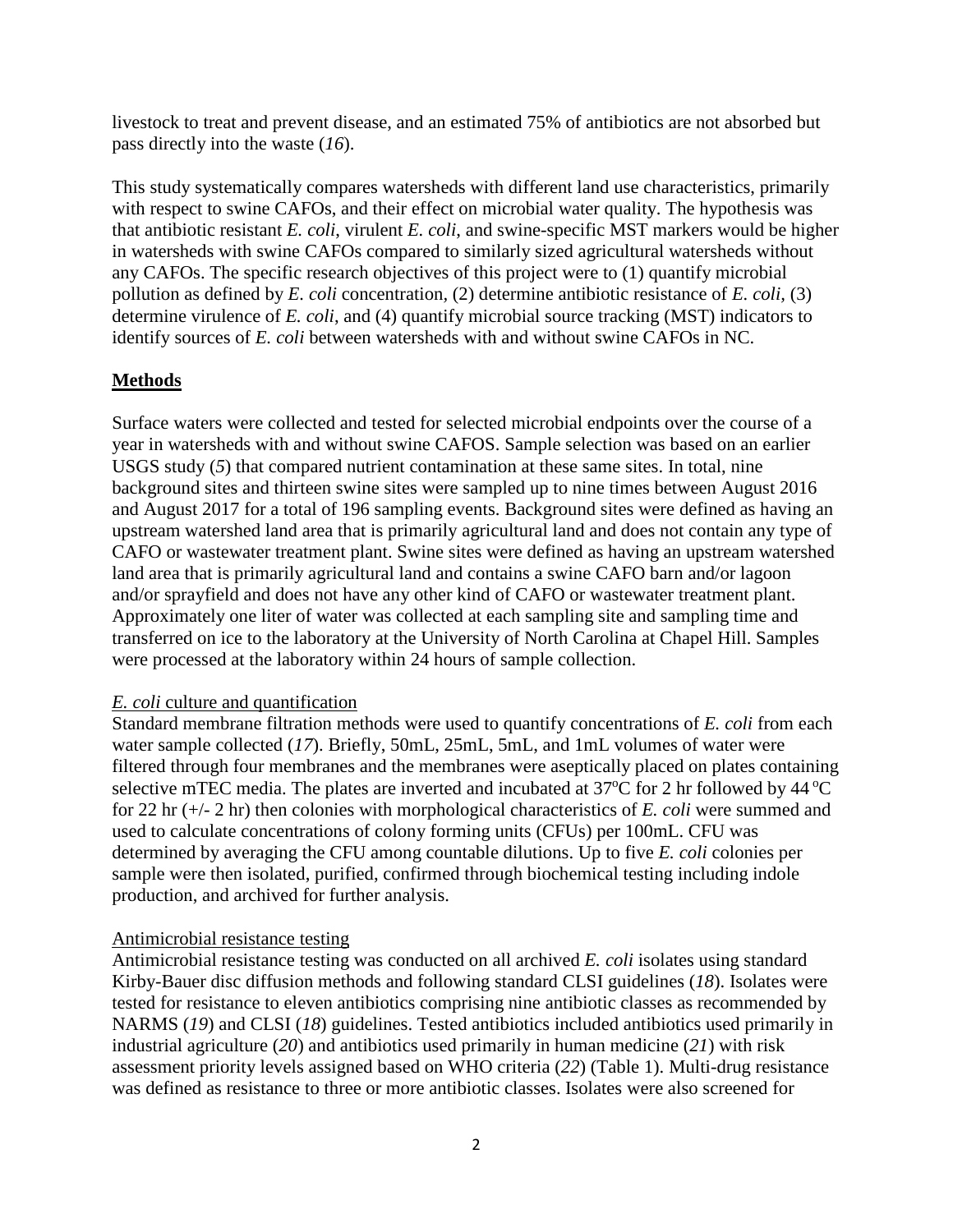carbapenem resistance, AmpC β-lactamase production, and extended spectrum β-lactamase (ESBL) production, which are resistance traits of high public health concern. For this study, a positive screen for carbapenem resistance was resistance to imipenem, for AmpC β-lactamase production was resistance to cefoxitin, and for ESBL production was intermediate or complete resistance to ceftriaxone. Isolates with a positive screen for AmpC β-lactamase production were confirmed through the disc approximation test (*23*) while isolates with a positive screen for ESBL production were confirmed using CLSI protocol (*18*).

| <b>Antibiotic</b>                 | <b>Antibiotic Class</b> | <b>Veterinary</b><br><b>Human</b><br><b>Use</b><br><b>Use</b> |     | <b>WHO Priority</b>              |  |
|-----------------------------------|-------------------------|---------------------------------------------------------------|-----|----------------------------------|--|
| Amoxicillin-<br>Clavulanate Acid  | Penicillin              | Yes                                                           | Yes | <b>High Priority Critical</b>    |  |
| Ampicillin                        | Penicillin              | Yes                                                           | Yes | <b>High Priority Critical</b>    |  |
| Cefoxitin                         | Cephalosporin           | N <sub>0</sub>                                                | Yes | <b>Highly Important</b>          |  |
| Ceftriaxone                       | Cephalosporin III       | N <sub>0</sub>                                                | Yes | <b>Highest Priority Critical</b> |  |
| Chloramphenicol                   | Amphenicol              | Yes                                                           | Yes | <b>Highly Important</b>          |  |
| Ciprofloxacin                     | Fluoroquinolones        | N <sub>0</sub>                                                | Yes | <b>Highest Priority Critical</b> |  |
| Gentamicin                        | Aminoglycosides         | Yes                                                           | Yes | <b>High Priority Critical</b>    |  |
| Imipenem                          | Carbapenem              | N <sub>0</sub>                                                | Yes | <b>High Priority Critical</b>    |  |
| Levofloxacin                      | Fluoroquinolones        | N <sub>0</sub>                                                | Yes | <b>Highest Priority Critical</b> |  |
| Tetracycline                      | Tetracyclines           | Yes                                                           | Yes | <b>Highly Important</b>          |  |
| Trimethoprim-<br>Sulfamethoxazole | <b>Sulfas</b>           | N <sub>o</sub>                                                | Yes | <b>Highly Important</b>          |  |

**Table 1**: Antibiotics included in antimicrobial resistance testing of *E. coli*

## Virulence testing

*E. coli* isolates were prioritized for virulence characterization if they were multi-drug resistant or had a positive screen for carbapenem, AmpC, or ESBL production. Virulence testing was conducted at the NCSU Clinical Microbiology Laboratory under the direction of Dr. Megan Jacob. Prioritized *E. coli* isolates were characterized using a multiplex polymerase chain reaction (PCR) assay for six virulence genes (*stx1, stx2, hlyA, rfbe, eae, flyC*) associated with the human pathogen *E. coli* O157:H7 (*24*) as well as two genes, *CMY2* and *TEM,* associated with ESBL production (*25*).

## Microbial source tracking

During sample processing, 100mL of each sample were filtered through 0.45um polycarbonate filters and saved in MoBio PowerSoil DNA extraction tubes (Qiagen Inc, Germantown, MD) at - 80°C until extraction. DNA extraction using the PowerSoil kit was then conducted following manufacturer's protocol with one addendum that tubes were bead beaten for two minutes prior to extraction. Extracted DNA was then stored frozen at -80°C until ddPCR analysis which was conducted as a duplex assay targeting pig2bac (*14*, *26*), associated with swine fecal contamination, and *Bacteroides* HF183, associated with human fecal contamination (*11*, *27*). Prior to running samples, the duplex assays were optimized for reaction temperature and assessed for assay competition. All samples (n=196) were then run in duplicate for pig2bac and HF183 using the optimized parameters.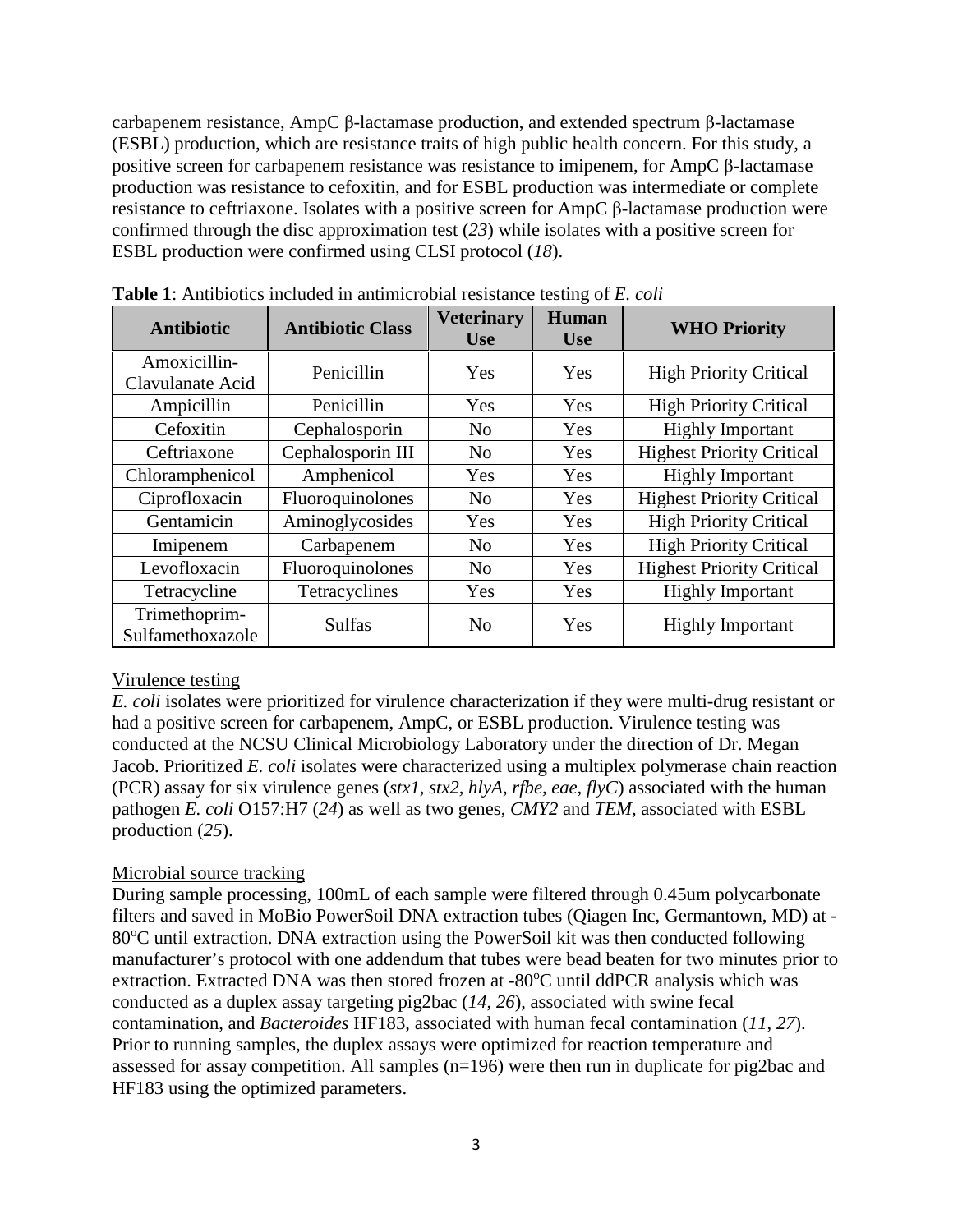To quantify the MST targets, the range of values for a negative droplet was determined by finding the mean amplitude of droplets in negative samples (e.g. negative extraction controls, negative template controls, and field blanks) plus or minus two standard deviations. The range of values for a positive droplet was determined from sample standards by subtracting out mean negative concentration and finding the mean amplitude of positive droplets plus or minus two standard deviations. The 95% confidence interval lower bound of this range was considered the threshold value to determine positive droplets in samples. In samples, a droplet was considered positive if above the threshold value for the gene target.

#### **Results**

### *E. coli* culture and quantification

Of 196 total sampling events, 187 events were included in the quantitative, CFU analysis of *E. coli*. Four samples were not included in the CFU analysis because the site was dry at the time of sample collection, and five samples were excluded due to a laboratory error in culturing *E. coli*. Table 2 identifies the number of times a site was sampled, the number of times a CFU was determined, and the total number of confirmed *E. coli* isolates that were archived for each site. Sites were sampled an average of 8.5 times each between August 2016 and August 2017 with an average of 40 *E. coli* isolates archived for each background site and 43 *E. coli* isolates archived for each swine site.

| <b>Site</b> | n CFU<br>$\mathbf n$ |                  | $\mathbf n$ |
|-------------|----------------------|------------------|-------------|
|             | sample dates         | E. coli isolates |             |
| BK01U       | 9                    | 9                | 47          |
| <b>BK03</b> | 9                    | 9                | 45          |
| BK05U       | 9                    | 9                | 40          |
| BK10U       | 9                    | 8                | 24          |
| <b>BK12</b> | 9                    | 9                | 38          |
| <b>BK14</b> | 9                    | 9                | 43          |
| <b>BK15</b> | 9                    | 9                | 43          |
| <b>BK16</b> | 9                    | 9                | 41          |
| BK17U       | 9                    | 6                | 35          |
| <b>SW01</b> | 9                    | 9                | 46          |
| SW04        | 9                    | 9                | 46          |
| <b>SW05</b> | 9                    | 9                | 43          |
| SW05A       | 9                    | 8                | 43          |
| SW05C       | 9                    | 9                | 41          |
| <b>SW07</b> | 9                    | 9                | 44          |
| SW09        | 8                    | 8                | 39          |

**Table 2.** Sampling summary for 22 sites between August 2016 and August 2017 including the number of sites sampled, number of sampling events per site, number of times CFU was determined, and number of *E. coli* isolates archived.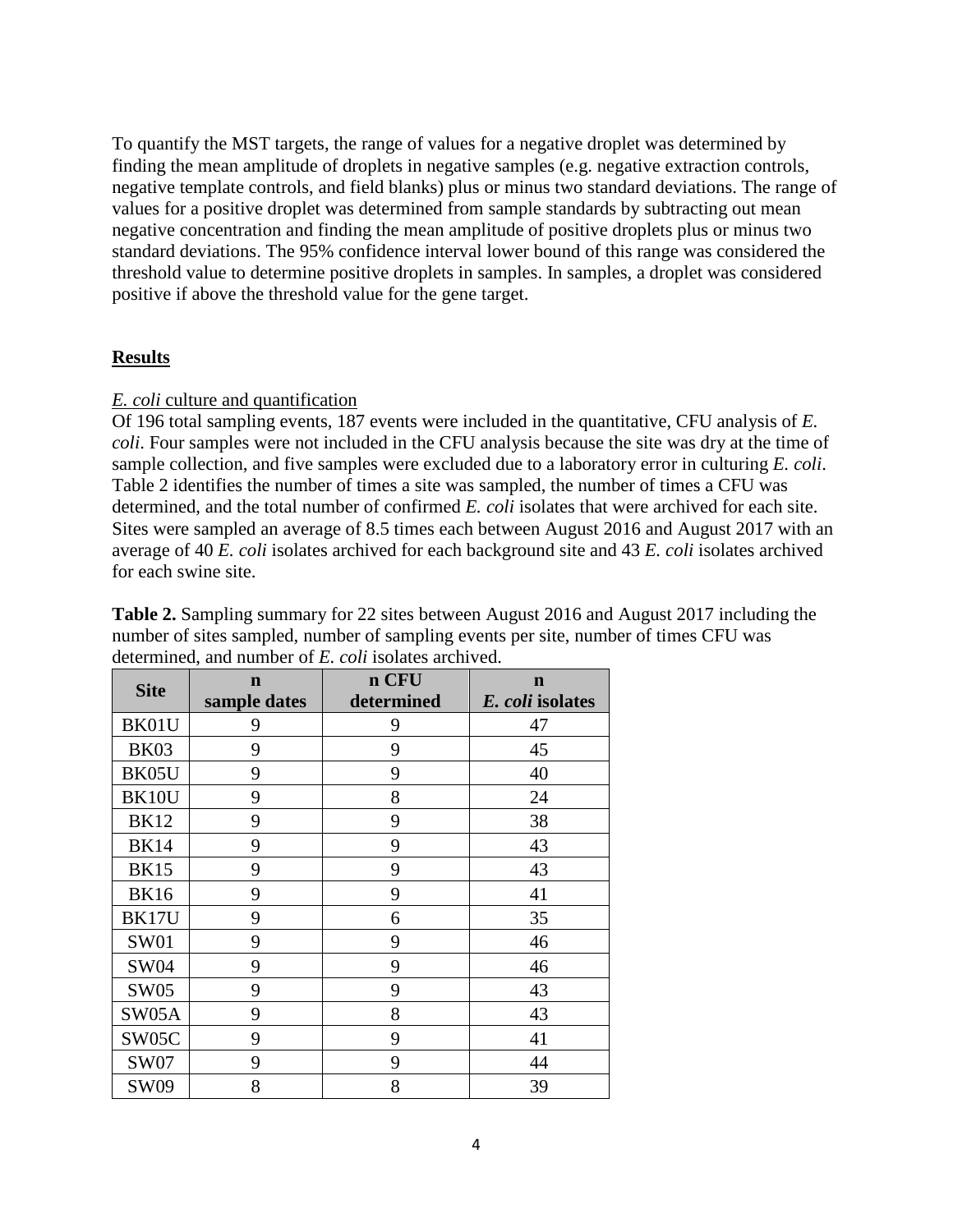| <b>Site</b> | n<br>sample dates | n CFU<br>determined | E. coli isolates |
|-------------|-------------------|---------------------|------------------|
| <b>SW10</b> |                   |                     | 45               |
| <b>SW11</b> |                   |                     | 45               |
| SW13        |                   |                     |                  |
| SW16        |                   |                     | 43               |
| SW17        |                   |                     | 39               |
| SW17U       |                   |                     |                  |

In total, 912 *E. coli* isolated from swine and background sites were confirmed as indole producers and have been archived. Figure 1 displays a boxplot of *E. coli* concentrations identified at all sites. The y-axis in Figure 1 is cut at 9000 CFU/100mL although a few concentrations are above this value. Additionally, among sampling events, 42% (n=77) of background sites and 70% (n=110) swine sites were above the EPA recommendation of 126 CFU/100mL for recreational waters.



Figure 1: *E. coli* concentrations at all sites throughout sampling period. The red line represents the 2012 EPA recommendation for recreational waters of 126 CFU/100mL**.**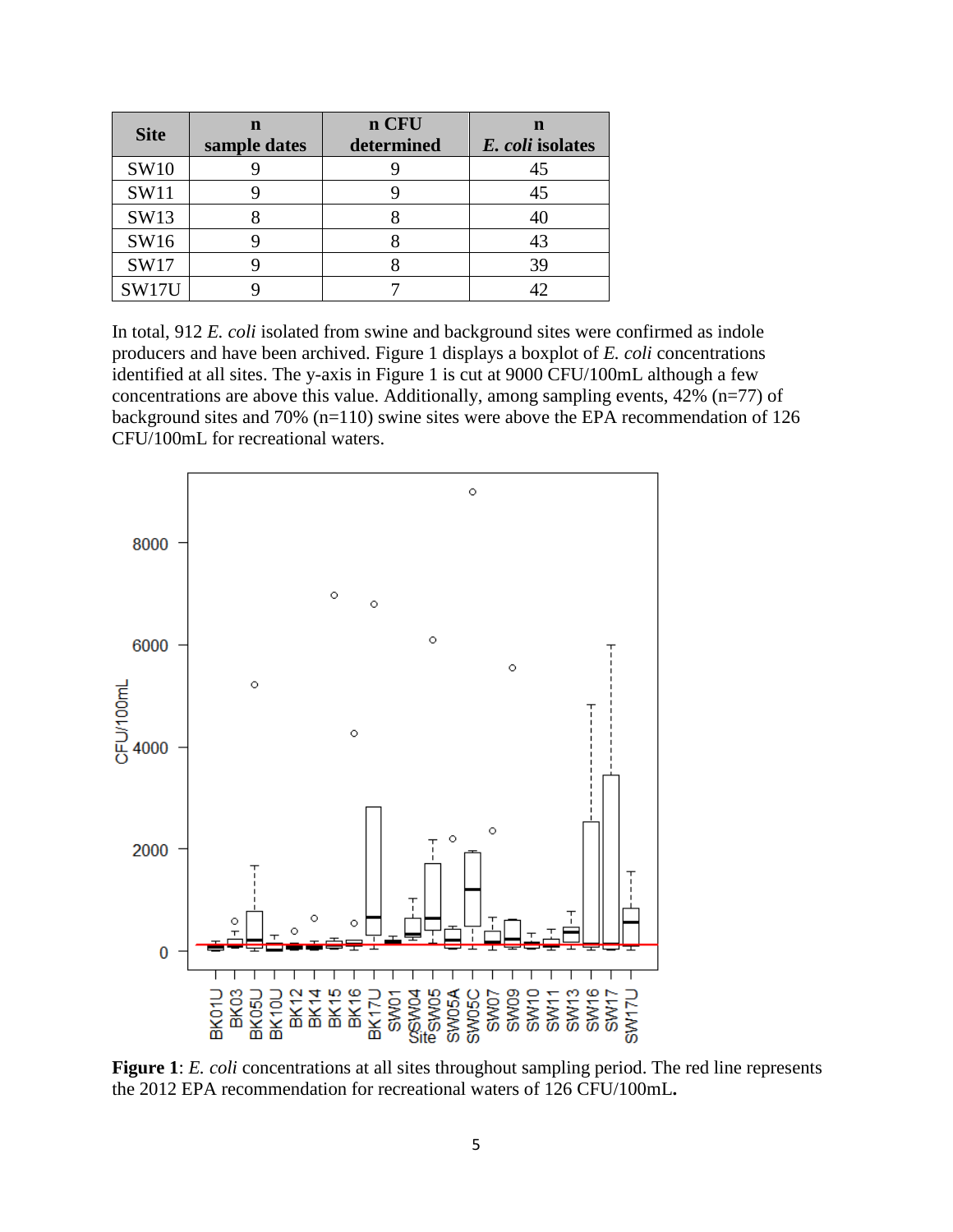Table 3 identifies mean, minimum, and maximum *E. coli* concentrations for each site. Mean concentrations of *E. coli* in background sites was 501 CFU/100mL (95% confidence interval  $(CI) = 203-800$ ) compared to mean concentrations of 1188 CFU/100mL  $(CI = 522-1854)$  in swine sites.

| <b>Site</b>  | Average<br>(CFU/100mL) | 95%<br><b>Standard</b><br><b>Error</b><br>(CFU/100mL) | <b>Minimum</b><br>(CFU/100mL) | <b>Maximum</b><br>(CFU/100mL) |
|--------------|------------------------|-------------------------------------------------------|-------------------------------|-------------------------------|
| BK01U        | 89                     | 48                                                    | $\overline{2}$                | 200                           |
| <b>BK03</b>  | 202                    | 116                                                   | 56                            | 580                           |
| BK05U        | 937                    | 1106                                                  | 10                            | 5220                          |
| BK10U        | 83                     | 70                                                    | $\overline{0}$                | 306                           |
| <b>BK12</b>  | 99                     | 78                                                    | 12                            | 392                           |
| <b>BK14</b>  | 145                    | 127                                                   | 18                            | 640                           |
| <b>BK15</b>  | 880                    | 1493                                                  | 40                            | 6970                          |
| <b>BK16</b>  | 625                    | 896                                                   | 26                            | 4260                          |
| <b>BK17U</b> | 1885                   | 2089                                                  | 42                            | 6800                          |
| <b>SW01</b>  | 193                    | 34                                                    | 124                           | 292                           |
| <b>SW04</b>  | 3719                   | 6441                                                  | 220                           | 30000                         |
| <b>SW05</b>  | 1485                   | 1215                                                  | 154                           | 6100                          |
| SW05A        | 462                    | 504                                                   | 44                            | 2210                          |
| SW05C        | 1874                   | 1807                                                  | 43                            | 9000                          |
| <b>SW07</b>  | 483                    | 475                                                   | 20                            | 2350                          |
| SW09         | 922                    | 1303                                                  | 40                            | 5540                          |
| <b>SW10</b>  | 155                    | 81                                                    | 35                            | 358                           |
| <b>SW11</b>  | 160                    | 88                                                    | 20                            | 432                           |
| SW13         | 357                    | 159                                                   | 47                            | 780                           |
| SW16         | 2714                   | 3945                                                  | 22                            | 16200                         |
| SW17         | 2308                   | 2865                                                  | 12                            | 11200                         |
| SW17U        | 571                    | 416                                                   | 24                            | 1550                          |

**Table 3:** Concentrations of *E. coli* observed for each site including background (BK) and swine (SW) sites.

### Antimicrobial resistance testing

Of 912 *E. coli* isolates archived, 356 background and 556 swine *E. coli* isolates were tested for resistance to eleven antibiotics including screening for carbapenem resistance, AmpC βlactamase production, and ESBL production. Table 4 displays the results of antimicrobial resistance testing. Antimicrobial resistance to at least one antibiotic was observed in isolates collected from swine sites (19%, n=556) more often than background sites (6%, n=356) (Table 4,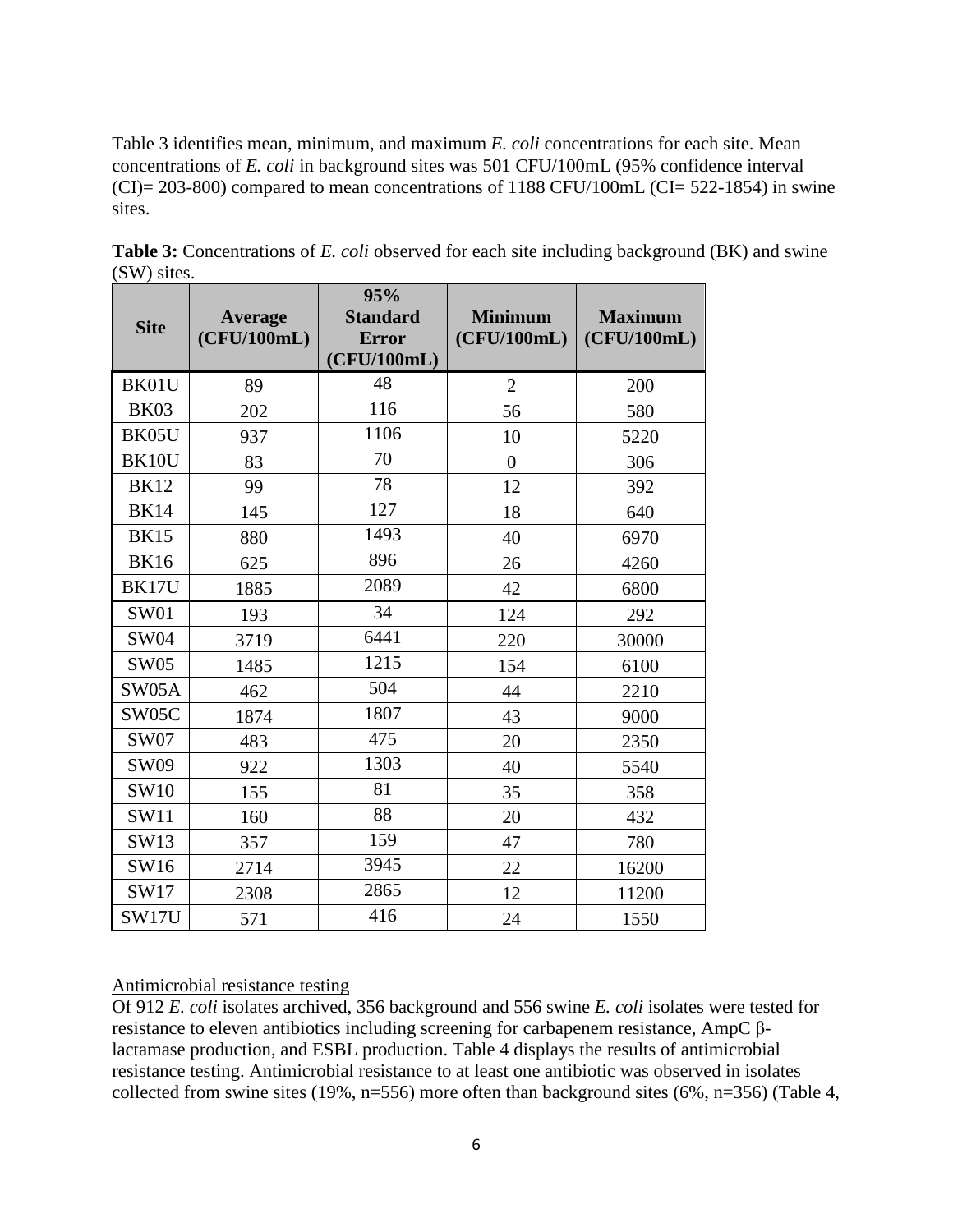Figure 2). For every antibiotic with observed resistance, resistance was more often observed in isolates from swine sites compared to those from background sites. Tetracycline resistance was the most commonly observed with 17% of swine isolates compared to 5% of background isolates followed by ampicillin resistance in 5% swine isolates compared to 0.8% background isolates.

**Table 4:** Number and percent of *E. coli* isolates with observed resistance to antibiotics from water samples collected from background and swine sites. Observed resistance does not include observed intermediate resistance. Amoxicillin-clauvanate acid (AmC), ampicillin (AM), ceftriaxone (CRO), chloramphenicol (C), ciprofloxacin (CIP), cefoxitin (FOX), gentamycin (GM), imipenem (IPM), levofloxacin (LVX), sulfamethoxazole-trimethoprim (SXT), and tetracycline (TE).

| <b>Sample Type</b> | AmC       | AM            | CRO      | ັ         | $\mathbf{CIP}$ | <b>FOX</b> | GM        | <b>IPM</b> | LVX       | <b>SXT</b> | TE              |
|--------------------|-----------|---------------|----------|-----------|----------------|------------|-----------|------------|-----------|------------|-----------------|
| <b>Background</b>  | $(0.3\%)$ | $(0.8\%)$     |          |           |                | $(0.3\%)$  |           |            |           |            | 19<br>$(5.4\%)$ |
| <b>Swine</b>       | $(7\%)$   | 28<br>$(5\%)$ | $1.3%$ ) | $(0.9\%)$ | $(0.4\%)$      | $(0.7\%)$  | $(0.4\%)$ |            | $(0.4\%)$ | $1.3\%$ )  | 96<br>(17%)     |

Figure 2 identifies the percent of isolates from swine and background sites and the number of antibiotic classes with observed resistance. Swine sites were more likely to be resistant to a higher number of antibiotic classes. Multi-drug resistance, defined as resistance to three or more classes of antibiotics, has been observed among 2.5% (n=556) of *E. coli* isolates from sites downstream from swine CAFOs, and from 0.28% (n=356) of *E. coli* from background sites (Figure 3). Multi-drug resistance was observed in one isolate from a background site compared to 14 isolates from four swine sites across twelve sampling events.



**Figure 2:** The percent of isolates from each observational group that are resistant to 0, 1, 2, or more (i.e. multi-drug resistant) classes of antibiotics.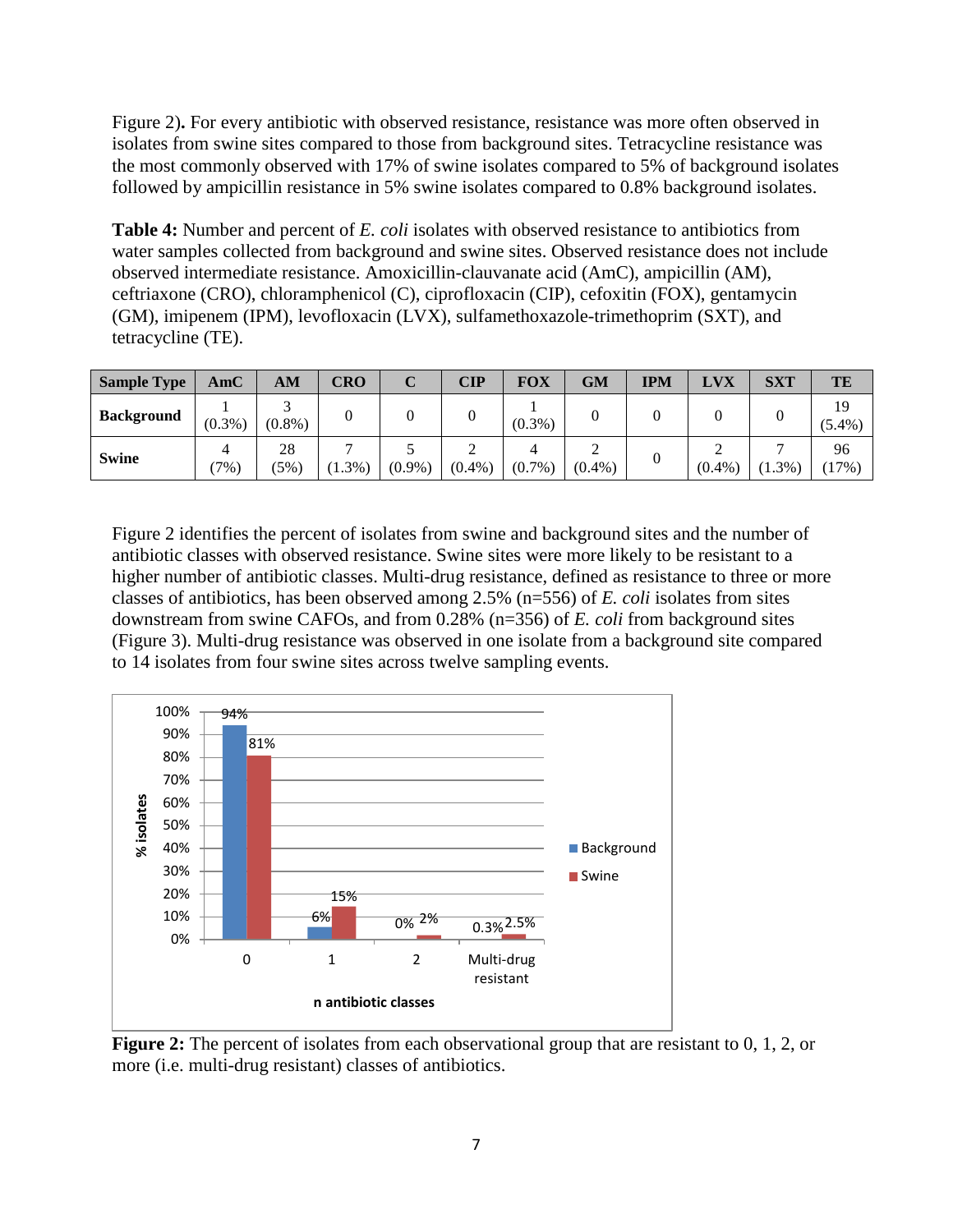Screens for carbapenem resistance, AmpC β-lactamase production, and ESBL production were conducted for all archived isolates (n=912). Results are summarized in Table 5. No isolates had a positive screen for carbapenem production since imipenem resistance was not observed. One isolate was confirmed as AmpC-producing and four isolates were confirmed as ESBL-producing. Confirmed AmpC and ESBL-producing isolates (n=5) were from swine sites.

|               | <b>Multi-Drug</b> |                                   | <b>Positive</b>  |  |      |             |
|---------------|-------------------|-----------------------------------|------------------|--|------|-------------|
| <b>Sample</b> | <b>Resistant</b>  | <b>Positive Screen (n)</b>        | Confirmation (n) |  |      |             |
| <b>Type</b>   | isolates $(n)$    | <b>ESBL</b><br>AmpC<br>Carbapenem |                  |  | AmpC | <b>ESBL</b> |
| Background    |                   |                                   |                  |  |      |             |
| Swine         |                   |                                   |                  |  |      |             |

**Table 5:** Results of multi-drug resistance, screening, and confirmation tests for carbapenem, AmpC, and ESBL production among *E. coli* isolates.

# Virulence testing

Virulence testing was conducted on prioritized *E. coli* isolates (n=17) comprising all isolates with a positive screen for AmpC production  $(n=1)$  or ESBL production  $(n=9)$ , and all isolates that were multi-drug resistant (n=15). Two isolates were tested that were not multi-drug resistant but had a positive screen for AmpC or ESBL production. An additional swine isolate remains to be tested for a total of 18 isolates that will be characterized. Of isolates prioritized for virulence testing, 16 were from swine sites and one was from a background site (Figure 3).

Isolates tested did not carry both ESBL genes *TEM* and *CMY2*, but rather 13 of the 17 isolates (76%) were positive for one of the two ESBL targets. Additionally, isolates with a positive confirmation of ESBL by culture did not have either ESBL gene target. One isolate from a site downstream of swine CAFOs was also positive for *stx2*, encoding shiga toxin production, and *hlyA*, encoding hemolysin toxin production (Table 6). These results show that virulence factors can be detected in waterborne *E. coli* isolates near swine CAFOs.

**Table 6:** Characterization of multi-drug resistant *E. coli* isolates from swine and background sites for extended-spectrum beta-lactamase (ESBL) production and genes associated with the human pathogen O157:H7.

|                       |             |            | <b>ESBL</b> | O157:H7 |      |         |      |     |      |
|-----------------------|-------------|------------|-------------|---------|------|---------|------|-----|------|
| <b>Sample</b><br>Type | n<br>tested | <b>TEM</b> | CMY2        | stx1    | stx2 | h l v A | rfbe | eae | flyC |
| <b>Background</b>     |             |            |             |         |      |         |      |     |      |
| <b>Swine</b>          |             |            |             |         |      |         |      |     |      |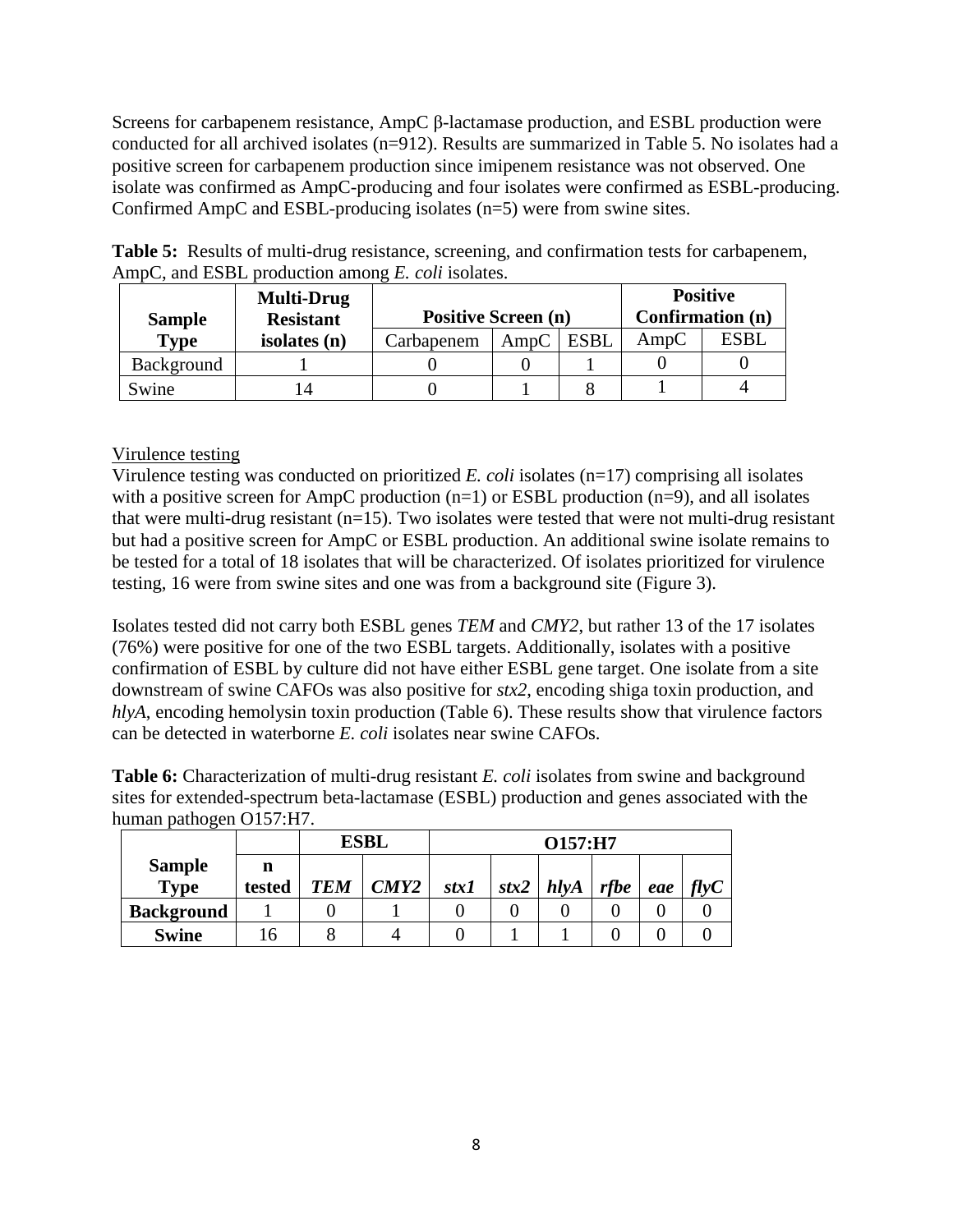|              | 2016   |     |   | 2017    |               |     |     |     |     |     |     |     |     |
|--------------|--------|-----|---|---------|---------------|-----|-----|-----|-----|-----|-----|-----|-----|
| Site         | Aug    | Sep |   | Oct Nov | Dec           | Jan | Feb | Mar | Apr | May | Jun | Jul | Aug |
| <b>SW01</b>  |        | 8   |   |         |               |     |     |     |     |     |     |     |     |
| <b>SW04</b>  |        |     | ÷ |         |               |     | *#  |     |     | sk. |     |     |     |
| <b>SW05</b>  | $\ast$ |     |   |         | sk.           |     |     |     | d.  |     |     | *   |     |
| SW05A        |        |     |   |         |               |     |     |     |     |     |     |     |     |
| SW05C        |        |     |   |         |               |     |     |     | \$  |     | sk. | ÷.  |     |
| <b>SW07</b>  |        |     |   |         |               |     |     |     |     |     |     |     |     |
| <b>SW09</b>  |        |     |   |         | $\frac{1}{2}$ |     |     |     |     |     |     |     |     |
| <b>SW10</b>  |        |     |   |         |               |     |     |     |     |     |     |     |     |
| <b>SW11</b>  |        |     |   |         |               |     |     |     |     |     |     |     |     |
| <b>SW13</b>  |        |     |   |         |               |     |     |     |     |     |     |     |     |
| <b>SW16</b>  |        |     |   |         |               |     |     |     |     |     |     |     |     |
| <b>SW17</b>  |        |     |   |         |               |     |     |     |     |     |     |     |     |
| <b>SW17U</b> |        |     |   |         |               |     |     |     |     |     |     |     |     |
| BK01U        |        |     |   |         |               |     |     |     |     |     |     |     |     |
| <b>BK03</b>  |        |     |   |         |               |     |     |     |     |     |     |     |     |
| BK05U        |        |     |   |         |               |     |     |     |     |     |     |     |     |
| <b>BK10U</b> |        |     |   |         |               |     |     |     |     |     |     |     |     |
| <b>BK12</b>  |        |     |   |         |               |     |     |     |     |     |     |     |     |
| <b>BK14</b>  |        |     |   |         |               |     |     |     |     |     |     |     |     |
| <b>BK15</b>  |        |     |   |         |               |     |     | sk. |     |     |     |     |     |
| <b>BK16</b>  |        |     |   |         |               |     |     |     |     |     |     |     |     |
| <b>BK17U</b> |        |     |   |         |               |     |     |     |     |     |     |     |     |

|   | <b>No Sampling Event</b>  |
|---|---------------------------|
|   | <b>No Positive Result</b> |
|   | Multi-Drug Resistance     |
| 8 | AmpC                      |
|   | <b>ESBL</b>               |
| # | <b>Other Virulence</b>    |

**Figure 3:** Sites and associated sampling events with at least one isolate positive for multi-drug resistance (grey) and/or virulence characteristics (AmpC - &, ESBL - \*, and other - #). ESBL positivity is considered positive by culture or one of two genetic targets, and other virulence (#) indicates positivity for at least one of six virulence factors that characterize O157:H7.

#### Microbial source tracking

All samples (n=194) were run in duplicate for pig2bac and HF183 using the duplex ddPCR assay and data analysis is ongoing. Resulting gene target concentrations are subject to quality control steps such as ensuring that droplet generation is over 10,000 droplets and ensuring threshold values are based on positive and negative control ranges.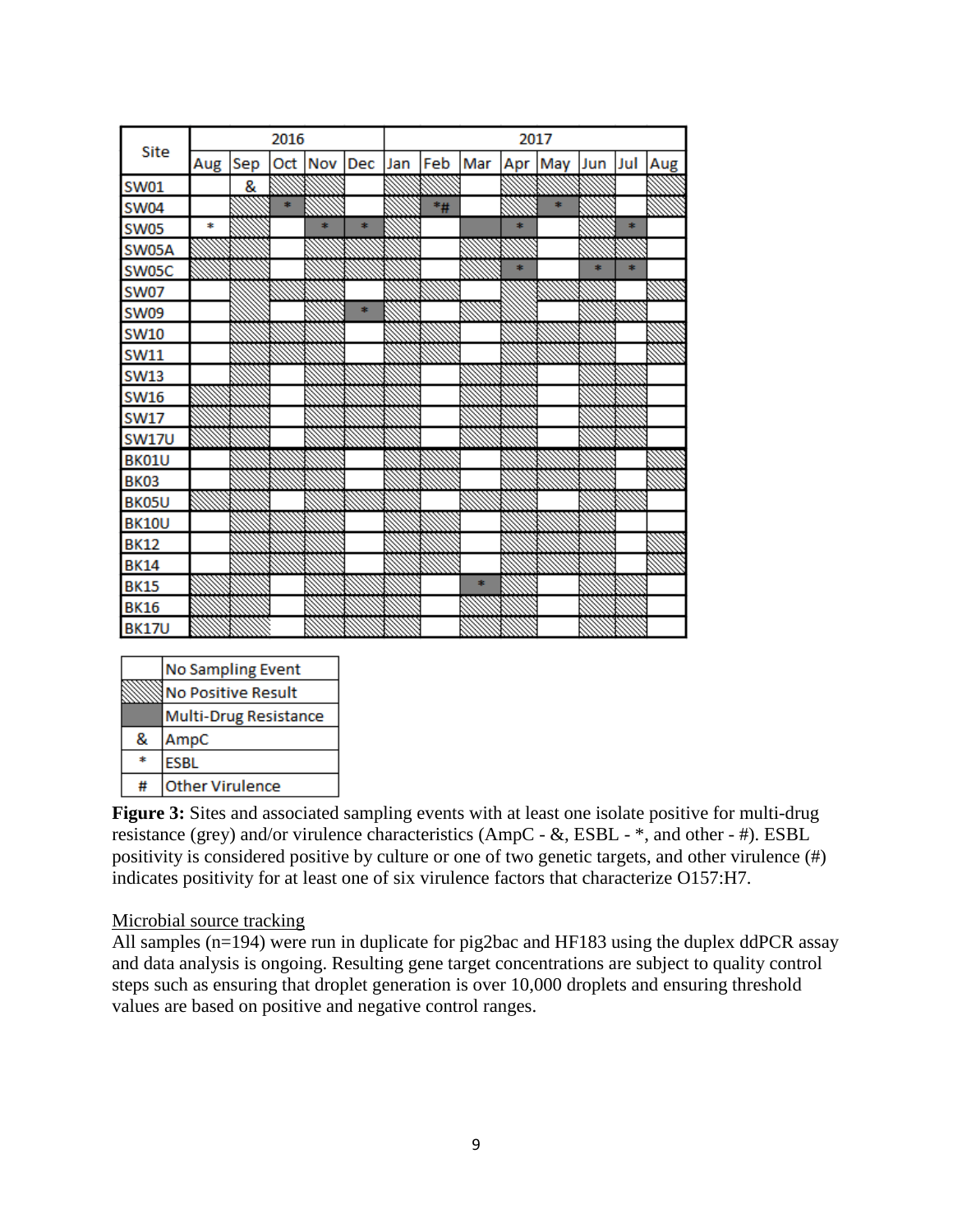### **Discussion**

In our landscape-scale watershed study of the effects of land use on the presence of virulent, antibiotic-resistant *E. coli* and microbial source markers, we found higher mean concentrations of *E. coli* at swine sites compared to background sites (1188 CFU/100mL (CI= 522-1845) vs. 503 CFU/100mL(CI= 203-800)), higher antibiotic resistance to at least one antibiotic at swine compared to background sites (19% vs. 6%), higher multi-drug resistance at swine sites compared to background sites (2.5% vs. 0.28%), and higher number of virulence factors at swine sites compared to background sites. Additionally, among sampling events, 42% (n=77) of background sites and 70% (n=110) swine sites were above the EPA recommendation of 126 CFU/100mL for recreational waters.

Our future work is to finish assessment of ddPCR microbial source tracking gene targets HF183 and pig2bac among samples and to use exploratory research techniques to assess potential relationships of spatial covariates with microbial outcomes. With variables of interest collected, we are now able to begin modeling efforts to identify the impacts of environmental variables including precipitation, distance to nearest sprayfield, percent wetland in watershed, steady state live weight of hogs permitted upstream of sampling point, and human population from census block data. Previous work has identified that geospatial data can be used in combination with water quality data to identify the source of nonpoint source pollution (*5*, *6*). Land use characteristics, such as wetlands and vegetative river buffers, may help mitigate the effects of swine CAFOs on receiving surface waters. Wetlands have been shown to reduce pathogen and antimicrobial input into receiving surface waters from CAFOs (*28*, *29*). Our future work will analyze continuous variables such as percent wetland together with discretely collected variables such as *E. coli* concentration in water samples and CAFO-specific manure application data from state permits.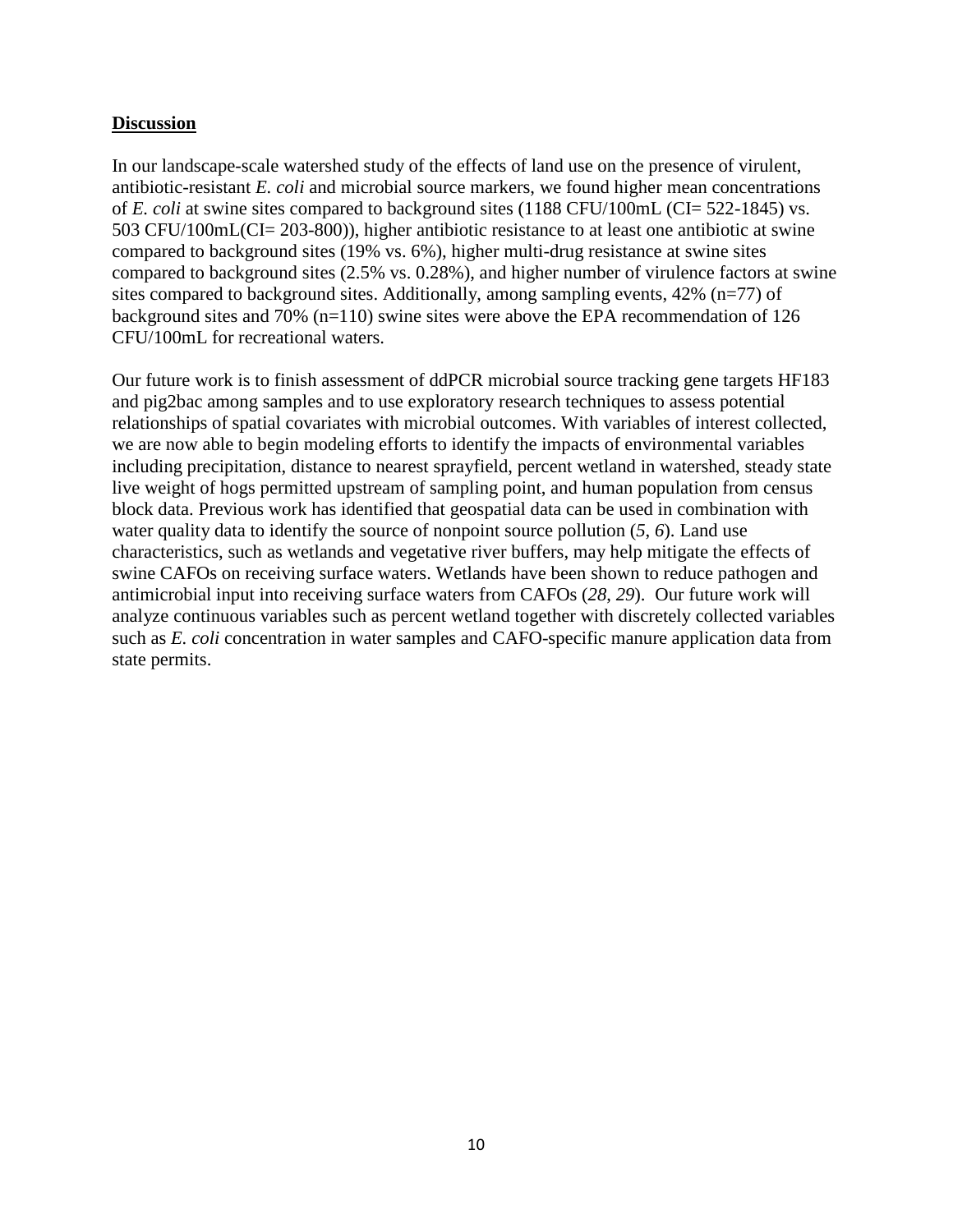# **Training:**

This fellowship provided research funding for PhD student Elizabeth Christenson to collect the data presented which will form the basis of her dissertation. Implementation of this project also included training of five undergraduate students and two master's level students who assisted with field and laboratory work including sample collection, media preparation, membrane filtration, *E. coli* culture and isolation, and antibiotic resistance testing. One master's student leveraged water samples collected from this field project to assess antibiotic resistant *Staphylococcus aureus* for a subset of the swine and background samples collected, analysis that will form the basis of her MS thesis. This fellowship also provided funding for one PhD student and one master's level student to attend the annual WRRI conference in Raleigh, NC in March 2017.

Students supported include the following: Elizabeth Christenson\* (PhD, in progress) Ryan Leighton (BSPH 2017; MS, in progress) Lindsay Wickersham\* (BSPH 2017; MS, in progress) Rachel Lempp (BSPH with honors, in progress) Pooja Naik (BSPH, in progress) Maddy Grace Ponder (BSPH, in progress) Maggie Lucas (BS, in progress) Matthew Herman (BS, 2017) \*using data collected from this project as basis for thesis or dissertation

## **Presentations:**

Christenson, E., Stewart, J. Prevalence of antibiotic-resistant *E. coli* in North Carolina watersheds with and without swine CAFOs. UNC Water Microbiology Conference. Chapel Hill, NC. May 15-17, 2017. [poster]

Stewart, JR. Tracking pathogens in coastal waters. North Carolina Coastal Conference. Raleigh, NC. April 5, 2017.

Christenson, E., Stewart, J. Prevalence of antibiotic-resistant *E. coli* in North Carolina watersheds with and without swine CAFOs. Water Resources Research Institute annual conference. Raleigh, NC. March 16, 2017.

Stewart, JR. Water research at UNC: Assisting communities across NC. NC Clean Tech Summit. March 3. Chapel Hill, NC. March 3, 2017.

Christenson, E. All that glimmers is not gold: Understanding how land use characteristics affect the prevalence of antibiotic resistant *E. coli* in watersheds with and without swine CAFOs. Environmental Sciences and Engineering department seminar. Chapel Hill, NC. March 1, 2017.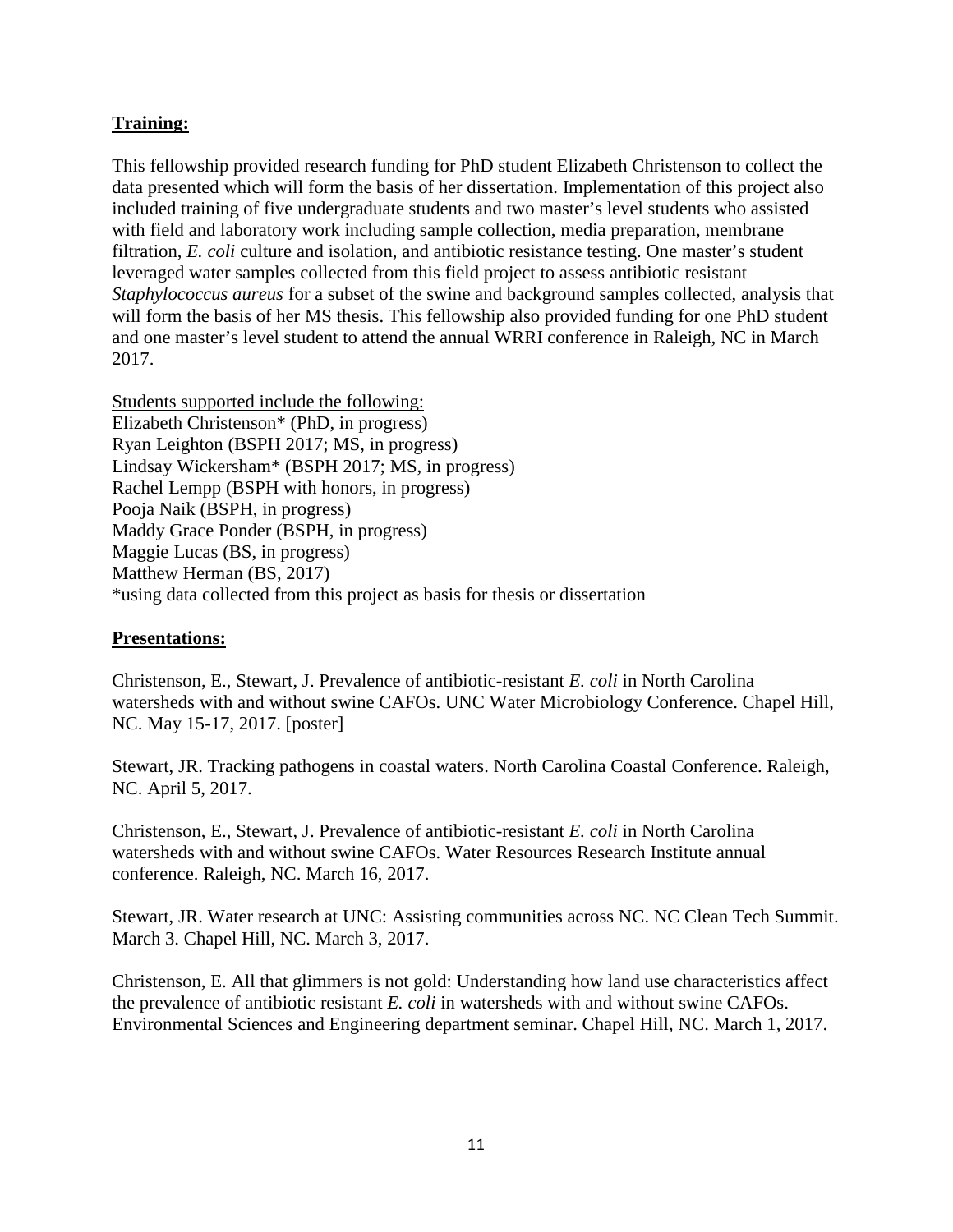### **References**.

- 1. EPA, National Summary of State Information. *Watershed Assessment, Tracking, Environ. Results* (2014), (available at http://ofmpub.epa.gov/waters10/attains\_nation\_cy.control).
- 2. U.S. Environmental Protection Agency, "Literature Review of Contaminants in Livestock and Poultry Manure and Implications for Water Quality" (2013).
- 3. J. Burkholder *et al.*, Impacts of waste from concentrated animal feeding operations on water quality. *Environ. Health Perspect.* **115**, 308–12 (2007).
- 4. M. A. Mallin, M. R. McIver, A. R. Robuck, A. K. Dickens, Industrial Swine and Poultry Production Causes Chronic Nutrient and Fecal Microbial Stream Pollution. *Water, Air, Soil Pollut.* **226**, 407 (2015).
- 5. S. Harden, "Surface-Water Quality in Agricultural Watersheds of the North Carolina Coastal Plain Associated with Concentrated Animal Feeding Operations Scientific Investigations Report 2015 – 5080" (2015), , doi:http://dx.doi.org/10.3133/sir20155080.
- 6. E. Lyautey *et al.*, Distribution and diversity of Escherichia coli populations in the South Nation River drainage basin, eastern Ontario, Canada. *Appl. Environ. Microbiol.* **76**, 1486–96 (2010).
- 7. M. V Yates, Classical indicators in the 21st century--far and beyond the coliform. *Water Environ. Res.* **79**, 279–86 (2007).
- 8. S. K. Haack *et al.*, Genes indicating zoonotic and swine pathogens are persistent in stream water and sediment following a swine manure spill. *Appl. Environ. Microbiol.* **81**, 3430– 3441 (2015).
- 9. V. J. Harwood, C. Staley, B. D. Badgley, K. Borges, A. Korajkic, Microbial source tracking markers for detection of fecal contamination in environmental waters: relationships between pathogens and human health outcomes. *FEMS Microbiol. Rev.* **38**, 1–40 (2014).
- 10. J. R. Stewart *et al.*, Recommendations following a multi-laboratory comparison of microbial source tracking methods. *Water Res.* **47**, 6829–6838 (2013).
- 11. J. S. Ervin *et al.*, Characterization of fecal concentrations in human and other animal sources by physical, culture-based, and quantitative real-time PCR methods. *Water Res.* **47**, 6873–6882 (2013).
- 12. B. Verhaegen *et al.*, Comparison of Droplet Digital PCR and qPCR for the Quantification of Shiga Toxin-Producing Escherichia coli in Bovine Feces. *Toxins (Basel).* **8** (2016), doi:10.3390/toxins8050157.
- 13. Y. Cao, M. R. Raith, J. F. Griffith, A Duplex Digital PCR Assay for Simultaneous Quantification of the Enterococcus spp. and the Human Fecal-associated HF183 Marker in Waters. *J. Vis. Exp.*, e53611–e53611 (2016).
- 14. C. D. Heaney *et al.*, Science of the Total Environment Source tracking swine fecal waste in surface water proximal to swine concentrated animal feeding operations. *Sci. Total Environ.* **511**, 676–683 (2015).